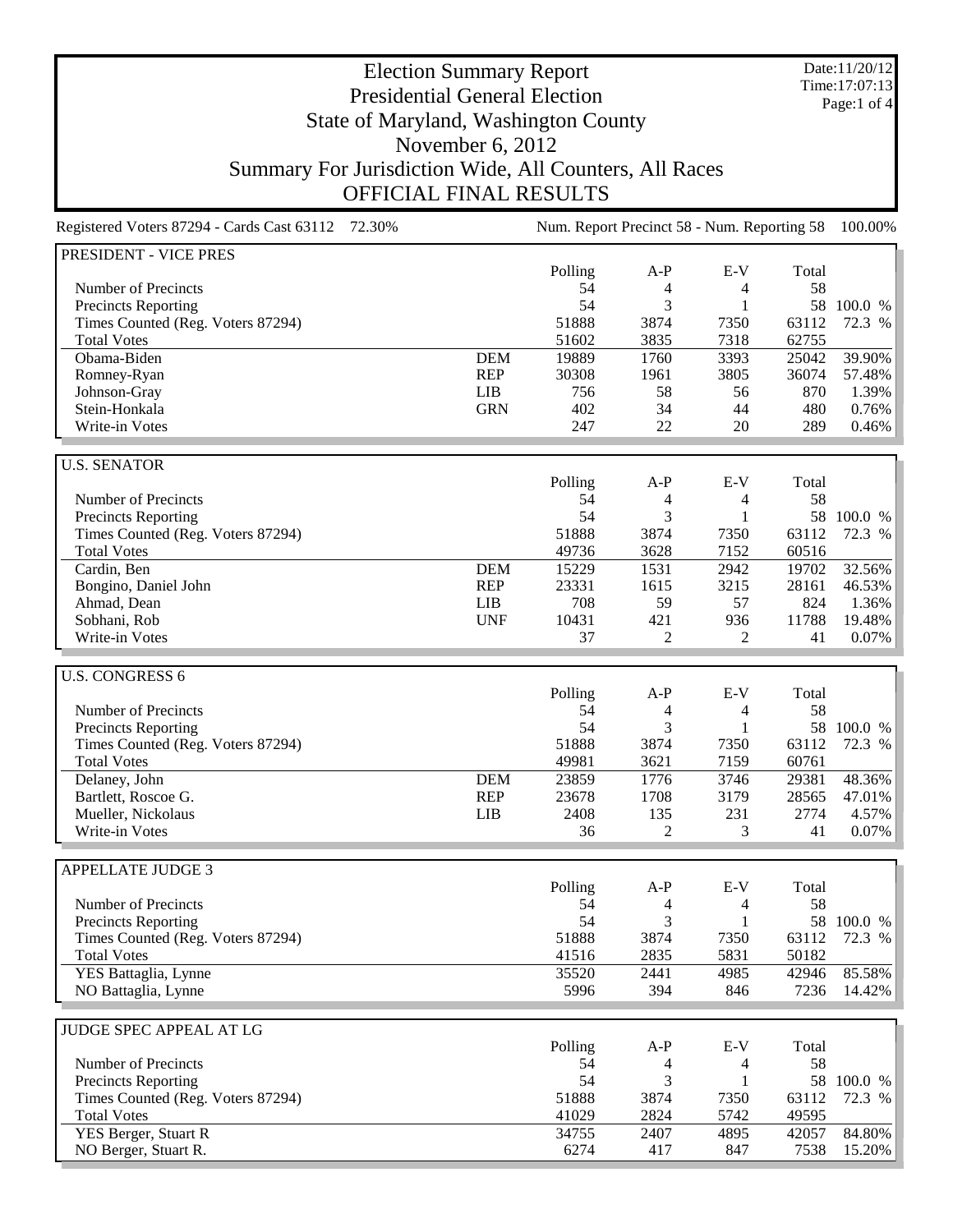Date:11/20/12 Time:17:07:13 Page:2 of 4

## Election Summary Report Presidential General Election State of Maryland, Washington County November 6, 2012 Summary For Jurisdiction Wide, All Counters, All Races OFFICIAL FINAL RESULTS

Registered Voters 87294 - Cards Cast 63112 72.30% Num. Report Precinct 58 - Num. Reporting 58 100.00% BOARD OF EDUCATION Polling A-P E-V Total Number of Precincts 58 and the set of the set of the set of the set of the set of the set of the set of the set of the set of the set of the set of the set of the set of the set of the set of the set of the set of the set Precincts Reporting 54 3 1 58 100.0 %<br>Times Counted (Reg. Voters 87294) 51888 3874 7350 63112 72.3 % Times Counted (Reg. Voters 87294) 51888 3874 7350 63112 Total Votes 131834 8183 19171 159188 Brightman, Donna L.<br>
Hartings, Justin 2018 0 1832 4265 34647 21.76%<br>
24995 1424 3761 30180 18.96% Hartings, Justin Poole, Travis W. 21526 1345 2997 25868 16.25%<br>
Ridenour, Wayne D. 28369 28369 1836 4068 34273 21.53% Ridenour, Wayne D. 28369 1836 4068 34273 Williams, Melissa 21.13% 27936 1694 4013 33643 21.13% Write-in Votes 458 52 67 577 0.36% MAYOR OF HAGERSTOWN HG Polling A-P E-V Total Number of Precincts<br>
Precincts Reporting<br>
18 4 4 22<br>
18 3 1 22 100.0 % Precincts Reporting 18 3 1<br>
Times Counted (Reg. Voters 20898) 11192 953 1950 Times Counted (Reg. Voters 20898) 11192 953 1950 14095 67.4 % Total Votes 10549 867 1841 13257 Gysberts, David S.<br>
Bruchev, Robert E.<br>
Bruchev, Robert E.<br>
23 661 5450 41.11% Bruchey, Robert E. **REP** 4466 323 661 5450 41.11% Write-in Votes 25 5 1 31 0.23% HAGERSTOWN COUNCIL HG Polling A-P E-V Total<br>18 4 4 22 Number of Precincts 18 4 4 22 Precincts Reporting 18 3 1 22 100.0 %<br>
Times Counted (Reg. Voters 20898) 11192 953 1950 14095 67.4 % Times Counted (Reg. Voters 20898) 11192 953 1950 14095 67.4 %<br>
Total Votes 3685 1950 14095 67.4 % Total Votes 44388 3439 8058 55885 Aleshire, Kristin B. DEM 6769 532 1241 8542 15.28% Breichner, William **DEM** 4223 357 853 5433 9.72% Brubaker, Martin DEM 4427 339 837 5603 10.03% Metzner, Lewis C<br>
Metzner, Lewis C<br>
Nigh, Penny C<br>
DEM 5526 446 951 6923 12.39% Nigh, Penny 12.39% **DEM** 5526 446 951 6923 12.39% Bayer, Larry **REP** 2490 169 431 3090 5.53% Burrs, Jonathan R.<br>
Coney, Jeffrey 2844 REP 2341 163 418 2922 5.23% Coney, Jeffrey REP 2341 163 418 Kelly, Chris REP 2769 177 482 3428 6.13% Munson, Don REP 5267 442 918 6627 11.86% Ashley C. Haywood UNF 2630 212 443 3285 5.88% Write-in Votes 38 8 4 50 0.09% QUESTION 1 Polling A-P E-V Total Number of Precincts 58 54 4 58 Precincts Reporting 54 3 1 58 100.0 % Times Counted (Reg. Voters 87294) 51888 3874 7350 63112 72.3 % Total Votes 44352 3003 6122 53477 For the Constitution 6.8 and 2570 36761 2570 4952 44283 82.81% Against the Constitu **7591** 433 1170 9194 17.19%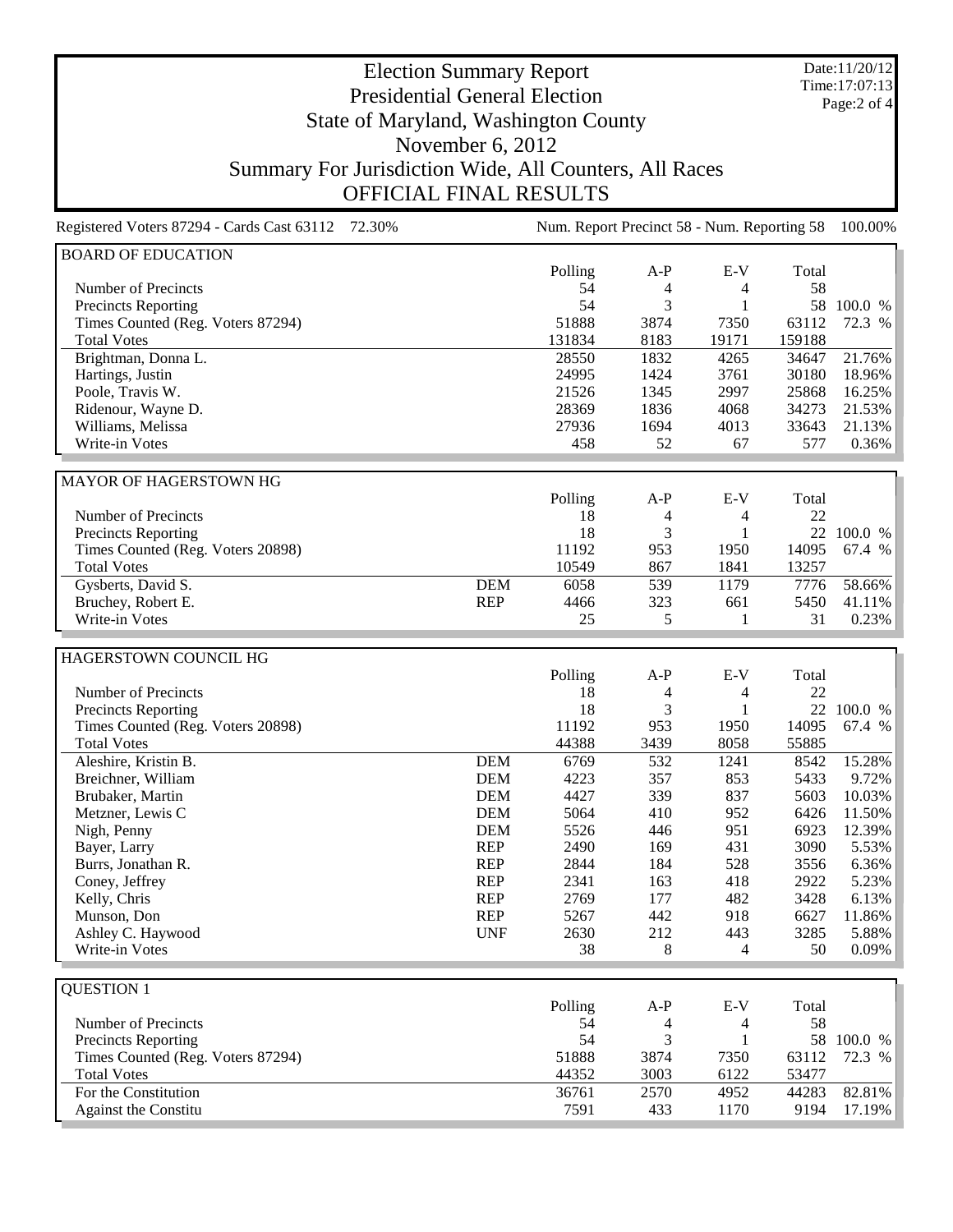Date:11/20/12 Time:17:07:13 Page:3 of 4

## Election Summary Report Presidential General Election State of Maryland, Washington County November 6, 2012 Summary For Jurisdiction Wide, All Counters, All Races OFFICIAL FINAL RESULTS

| Registered Voters 87294 - Cards Cast 63112 72.30% | Num. Report Precinct 58 - Num. Reporting 58 100.00% |       |              |       |            |
|---------------------------------------------------|-----------------------------------------------------|-------|--------------|-------|------------|
| <b>QUESTION 2</b>                                 |                                                     |       |              |       |            |
|                                                   | Polling                                             | $A-P$ | $E-V$        | Total |            |
| Number of Precincts                               | 54                                                  | 4     | 4            | 58    |            |
| Precincts Reporting                               | 54                                                  | 3     | 1            |       | 58 100.0 % |
| Times Counted (Reg. Voters 87294)                 | 51888                                               | 3874  | 7350         | 63112 | 72.3 %     |
| <b>Total Votes</b>                                | 44724                                               | 3009  | 6195         | 53928 |            |
| For the Constitution                              | 37239                                               | 2584  | 5039         | 44862 | 83.19%     |
| Against the Constitu                              | 7485                                                | 425   | 1156         | 9066  | 16.81%     |
| <b>QUESTION 3</b>                                 |                                                     |       |              |       |            |
|                                                   | Polling                                             | $A-P$ | $E-V$        | Total |            |
| Number of Precincts                               | 54                                                  | 4     | 4            | 58    |            |
| <b>Precincts Reporting</b>                        | 54                                                  | 3     | $\mathbf{1}$ |       | 58 100.0 % |
| Times Counted (Reg. Voters 87294)                 | 51888                                               | 3874  | 7350         | 63112 | 72.3 %     |
| <b>Total Votes</b>                                | 47521                                               | 3325  | 6743         | 57589 |            |
| For the Constitution                              | 40667                                               | 2855  | 5789         | 49311 | 85.63%     |
| Against the Constitu                              | 6854                                                | 470   | 954          | 8278  | 14.37%     |
|                                                   |                                                     |       |              |       |            |
| <b>QUESTION 4</b>                                 | Polling                                             | $A-P$ | $E-V$        | Total |            |
| Number of Precincts                               | 54                                                  | 4     | 4            | 58    |            |
| <b>Precincts Reporting</b>                        | 54                                                  | 3     | $\mathbf{1}$ |       | 58 100.0 % |
| Times Counted (Reg. Voters 87294)                 | 51888                                               | 3874  | 7350         | 63112 | 72.3 %     |
| <b>Total Votes</b>                                | 48963                                               | 3488  | 6980         | 59431 |            |
| For the Referred Law                              | 18722                                               | 1739  | 3063         | 23524 | 39.58%     |
| Against the Referred                              | 30241                                               | 1749  | 3917         | 35907 | 60.42%     |
|                                                   |                                                     |       |              |       |            |
| <b>QUESTION 5</b>                                 |                                                     |       |              |       |            |
|                                                   | Polling                                             | $A-P$ | $E-V$        | Total |            |
| Number of Precincts                               | 54                                                  | 4     | 4            | 58    |            |
| Precincts Reporting                               | 54                                                  | 3     | $\mathbf{1}$ |       | 58 100.0 % |
| Times Counted (Reg. Voters 87294)                 | 51888                                               | 3874  | 7350         | 63112 | 72.3 %     |
| <b>Total Votes</b>                                | 46270                                               | 3307  | 6613         | 56190 |            |
| For the Referred Law                              | 23056                                               | 1940  | 3418         | 28414 | 50.57%     |
| Against the Referred                              | 23214                                               | 1367  | 3195         | 27776 | 49.43%     |
| QUESTION 6                                        |                                                     |       |              |       |            |
|                                                   | Polling                                             | $A-P$ | $E-V$        | Total |            |
| Number of Precincts                               | 54                                                  | 4     | 4            | 58    |            |
| Precincts Reporting                               | 54                                                  | 3     | 1            |       | 58 100.0 % |
| Times Counted (Reg. Voters 87294)                 | 51888                                               | 3874  | 7350         | 63112 | 72.3 %     |
| <b>Total Votes</b>                                | 50110                                               | 3628  | 7093         | 60831 |            |
| For the Referred Law                              | 18983                                               | 1618  | 2984         | 23585 | 38.77%     |
| Against the Referred                              | 31127                                               | 2010  | 4109         | 37246 | 61.23%     |